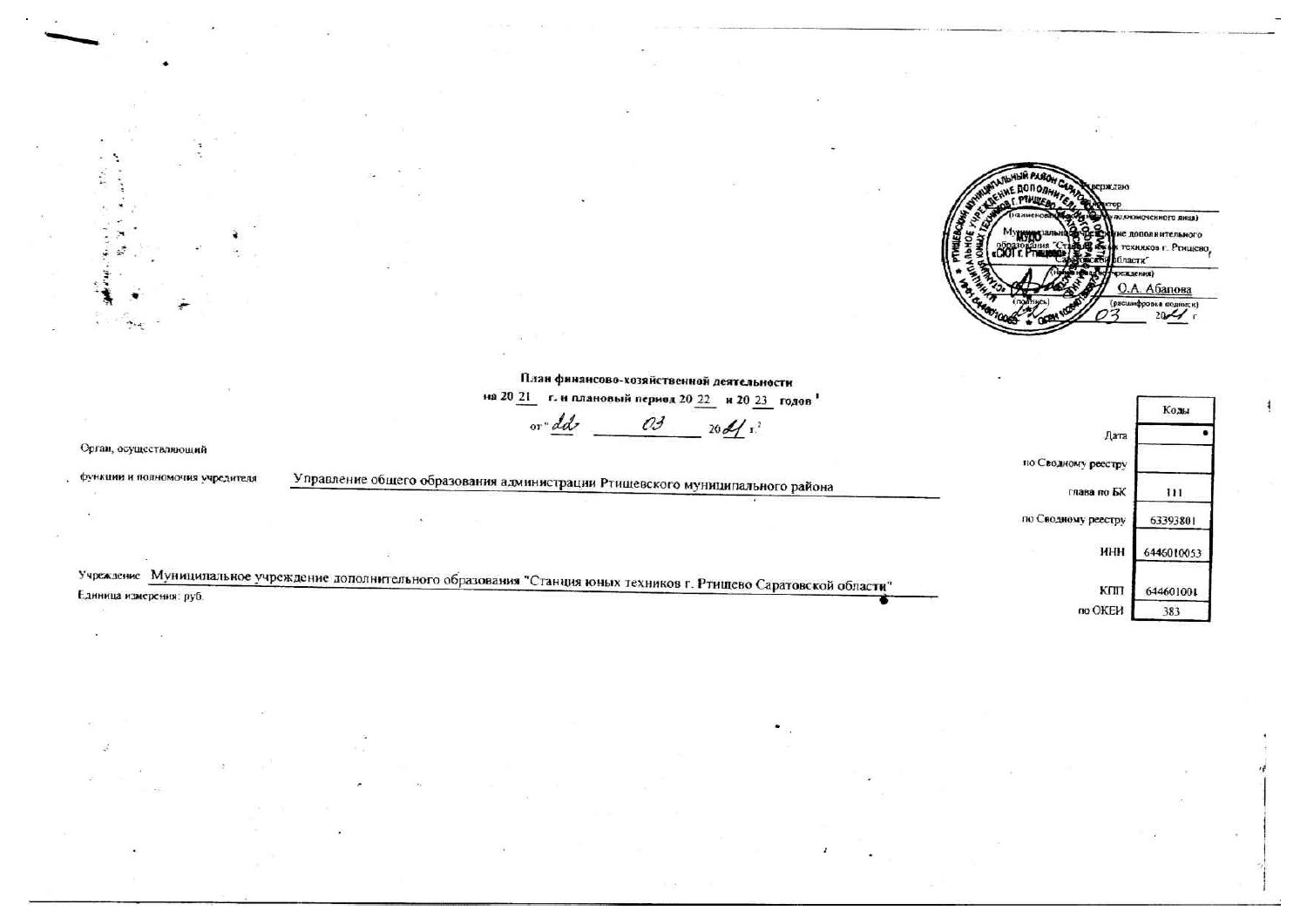| Раздел 1. Поступления и выплаты                                                                 |                |                        |                |                                                    |            |                 |              |  |
|-------------------------------------------------------------------------------------------------|----------------|------------------------|----------------|----------------------------------------------------|------------|-----------------|--------------|--|
|                                                                                                 | Код            | Код по<br>бюджетной    |                | Сумма<br>на 20 21 г.<br>на 20 23 г.<br>на 20 22 г. |            |                 |              |  |
| Наименование показателя                                                                         |                | классификации          | Аналити-       | текущий                                            | первый год | второй год      | за пределами |  |
|                                                                                                 |                | Российской             | ческий код     | финансовый год                                     | планового  | планового       | планового    |  |
|                                                                                                 |                | Федерации <sup>3</sup> |                |                                                    | периода    | периода         | периода      |  |
|                                                                                                 | $\overline{2}$ | $\overline{3}$         | $\overline{4}$ | 5                                                  | 6          | $7\phantom{.0}$ | 8            |  |
| Остаток средств на начало текущего финансового года <sup>5</sup>                                | 0001           | $\mathbf x$            | $\mathbf x$    | 0,00                                               |            |                 |              |  |
| Остаток средств на конец текущего финансового года <sup>5</sup>                                 | 0002           | $\mathbf x$            | $\mathbf X$    |                                                    |            |                 |              |  |
| Доходы, всего:                                                                                  | 1000           |                        |                | 6 095 518,00                                       | 736 245,00 | 736 245,00      |              |  |
| в том числе:                                                                                    |                |                        |                |                                                    |            |                 |              |  |
| доходы от собственности, всего                                                                  | 1100           | 120                    |                |                                                    |            |                 |              |  |
| в том числе:                                                                                    | 1110           |                        |                |                                                    |            |                 |              |  |
| доходы от оказания услуг, работ, компенсации затрат учреждений, всего                           | 1200           | 130                    | 131            | 4 691 718,00                                       | 736 245,00 | 736 245,00      |              |  |
|                                                                                                 |                |                        |                |                                                    |            |                 |              |  |
| в том числе:                                                                                    |                |                        |                |                                                    |            |                 |              |  |
| субсидии на финансовое обеспечение выполнения государственного (муниципального) задания за счет |                |                        |                | 1 937 208,00                                       | 736 245,00 | 736 245,00      |              |  |
| средств бюджета публично-правового образования, создавшего учреждение                           | 1210           | 130                    | 131            |                                                    |            |                 |              |  |
| субсидии на финансовое обеспечение выполнения государственного задания за счет средств бюджета  |                |                        |                |                                                    |            |                 |              |  |
| Федерального фонда обязательного медицинского страхования                                       | 1220           | 130                    |                |                                                    |            |                 |              |  |
| поступления от оказания услуг (выполнения работ) на платной основе и от иной приносящей доход   |                |                        | 131            |                                                    |            |                 |              |  |
| деятельности                                                                                    | 1230           | 130                    |                | 2 754 510,00                                       |            |                 |              |  |
| доходы от штрафов, пеней, иных сумм принудительного изъятия, всего                              | 1300           | 140                    |                |                                                    |            |                 |              |  |
| в том числе:                                                                                    |                |                        |                |                                                    |            |                 |              |  |
|                                                                                                 | 1310           | 140                    |                |                                                    |            |                 |              |  |
| безвозмездные денежные поступления, всего                                                       | 1400           | 150                    |                |                                                    |            |                 |              |  |
| в том числе:                                                                                    |                |                        |                |                                                    |            |                 |              |  |
| прочие доходы, всего                                                                            | 1500           | 180                    | 183            | 1 403 800,00                                       | 0,00       | 0,00            |              |  |
| в том числе:                                                                                    |                |                        | 183            | 1 403 800,00                                       |            |                 |              |  |
| целевые субсидии                                                                                | 1510           | 180                    |                |                                                    |            |                 |              |  |
| субсидии на осуществление капитальных вложений                                                  | 1520           | 180                    |                |                                                    |            |                 |              |  |
| доходы от операций с активами, всего                                                            | 1900           |                        |                |                                                    |            |                 |              |  |
| в том числе:                                                                                    |                |                        |                |                                                    |            |                 |              |  |
|                                                                                                 |                |                        |                |                                                    |            |                 |              |  |
| прочие поступления, всего <sup>6</sup>                                                          | 1980           | $\mathbf{x}$           |                |                                                    |            |                 |              |  |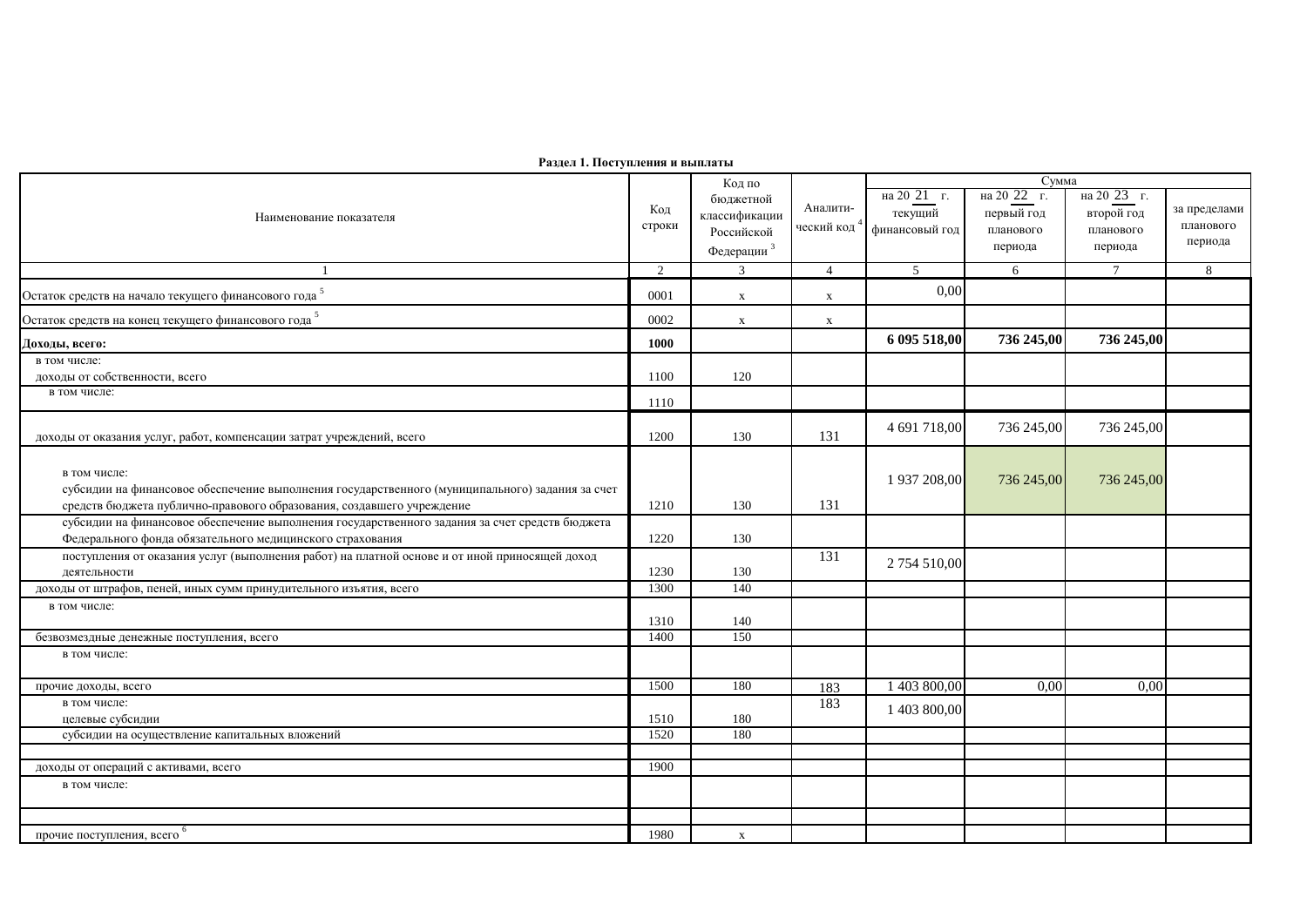|                                                                                                   |               | Код по                 |                |                | Сумма       |                 |              |
|---------------------------------------------------------------------------------------------------|---------------|------------------------|----------------|----------------|-------------|-----------------|--------------|
|                                                                                                   |               | бюджетной              |                | на 20 21 г.    | на 20 22 г. | на 20 23 г.     |              |
| Наименование показателя                                                                           | Код           | классификации          | Аналити-       | текущий        | первый год  | второй год      | за пределами |
|                                                                                                   | строки        | Российской             | ческий код     | финансовый год | планового   | планового       | планового    |
|                                                                                                   |               | Федерации <sup>3</sup> |                |                | периода     | периода         | периода      |
|                                                                                                   | $\mathcal{D}$ | $\overline{3}$         | $\overline{4}$ | $\sqrt{5}$     | 6           | $7\overline{ }$ | 8            |
|                                                                                                   |               |                        |                |                |             |                 |              |
| ИЗ НИХ:                                                                                           |               |                        |                |                |             |                 |              |
| увеличение остатков денежных средств за счет возврата дебиторской задолженности прошлых лет       | 1981          | 510                    |                |                |             |                 | X            |
|                                                                                                   |               |                        |                |                |             |                 |              |
| Расходы, всего                                                                                    | 2000          | $\mathbf{x}$           |                | 6 095 518,00   | 736 245,00  | 1 037 497,00    |              |
| в том числе:                                                                                      |               |                        |                |                |             |                 |              |
| на выплаты персоналу, всего                                                                       | 2100          | $\mathbf X$            |                | 5 281 780,00   | 690 600,00  | 690 600,00      | X            |
| в том числе:                                                                                      |               |                        |                |                |             |                 |              |
| оплата труда                                                                                      | 2110          | 111                    | 211            | 4 057 080,00   | 530 760,00  | 530 760,00      | X            |
| прочие выплаты персоналу, в том числе компенсационного характера                                  | 2120          | 112                    | 266            | 420,00         |             |                 | $\mathbf x$  |
| иные выплаты, за исключением фонда оплаты труда учреждения, для выполнения отдельных              |               |                        |                |                |             |                 |              |
| полномочий                                                                                        | 2130          | 113                    |                | 0,00           |             |                 | X            |
| взносы по обязательному социальному страхованию на выплаты по оплате труда работников и иные      |               |                        |                | 1 224 280,00   | 159 840,00  | 159 840,00      |              |
| выплаты работникам учреждений, всего                                                              | 2140          | 119                    | 213            |                |             |                 | $\mathbf X$  |
| в том числе:                                                                                      |               |                        |                | 1 224 280,00   | 159 840,00  | 159 840,00      |              |
| на выплаты по оплате труда                                                                        | 2141          | 119                    | 213            |                |             |                 | X            |
| на иные выплаты работникам                                                                        | 2142          | 119                    |                | 0.00           |             |                 | $\mathbf X$  |
| денежное довольствие военнослужащих и сотрудников, имеющих специальные звания                     | 2150          | 131                    |                | 0.00           |             |                 | $\mathbf X$  |
| иные выплаты военнослужащим и сотрудникам, имеющим специальные звания                             | 2160          | 134                    |                | 0,00           |             |                 | $\mathbf X$  |
| страховые взносы на обязательное социальное страхование в части выплат персоналу, подлежащих      |               |                        |                | 0,00           |             |                 |              |
| обложению страховыми взносами                                                                     | 2170          | 139                    |                |                |             |                 | $\mathbf X$  |
| в том числе:                                                                                      |               |                        |                | 0,00           |             |                 |              |
| на оплату труда стажеров                                                                          | 2171          | 139                    |                |                |             |                 | $\mathbf X$  |
| на иные выплаты гражданским лицам (денежное содержание)                                           | 2172          | 139                    |                | 0,00           |             |                 | $\mathbf X$  |
| социальные и иные выплаты населению, всего                                                        | 2200          | 300                    |                | 0,00           |             |                 | X            |
| в том числе:                                                                                      |               |                        |                | 0,00           |             |                 |              |
| социальные выплаты гражданам, кроме публичных нормативных социальных выплат                       | 2210          | 320                    |                |                |             |                 | X            |
| ИЗ НИХ:                                                                                           |               |                        |                |                |             |                 |              |
| пособия, компенсации и иные социальные выплаты гражданам, кроме публичных нормативных             |               |                        |                | 0,00           |             |                 |              |
| обязательств                                                                                      | 2211          | 321                    |                |                |             |                 | X            |
|                                                                                                   |               |                        |                | 0,00           |             |                 |              |
| выплата стипендий, осуществление иных расходов на социальную поддержку обучающихся за счет        |               |                        |                | 0,00           |             |                 |              |
| средств стипендиального фонда                                                                     | 2220          | 340                    |                |                |             |                 | X            |
| на премирование физических лиц за достижения в области культуры, искусства, образования, науки и  |               |                        |                |                |             |                 |              |
| техники, а также на предоставление грантов с целью поддержки проектов в области науки, культуры и |               |                        |                | 0,00           |             |                 |              |
| искусства                                                                                         | 2230          | 350                    |                |                |             |                 | X            |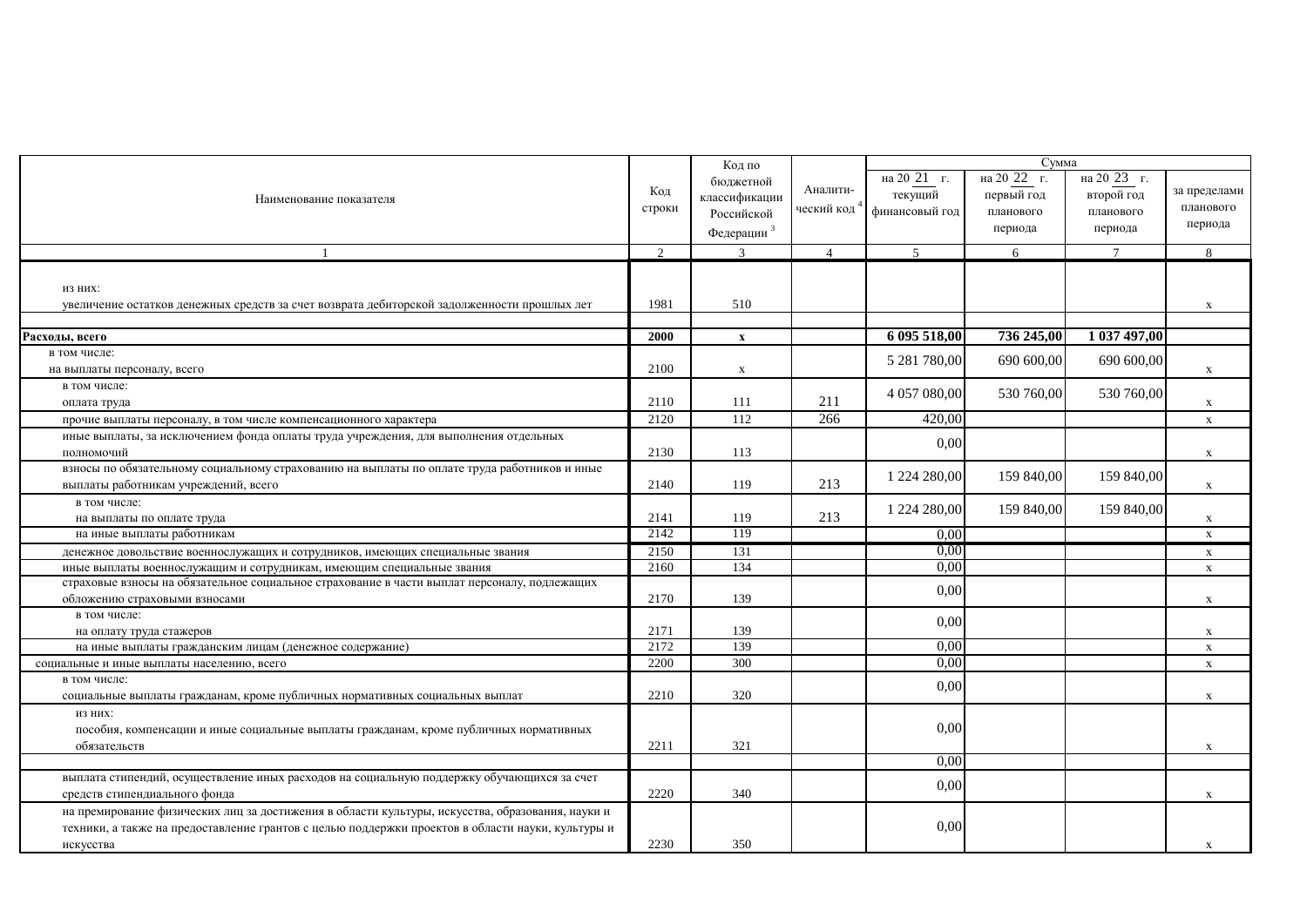|                                                                                                                                               |               | Код по                                                             |                        |                                          | Сумма                                             |                                                   |                                      |
|-----------------------------------------------------------------------------------------------------------------------------------------------|---------------|--------------------------------------------------------------------|------------------------|------------------------------------------|---------------------------------------------------|---------------------------------------------------|--------------------------------------|
| Наименование показателя                                                                                                                       | Код<br>строки | бюджетной<br>классификации<br>Российской<br>Федерации <sup>3</sup> | Аналити-<br>ческий код | на 20 21 г.<br>текущий<br>финансовый год | на 20 22 г.<br>первый год<br>планового<br>периода | на 20 23 г.<br>второй год<br>планового<br>периода | за пределами<br>планового<br>периода |
|                                                                                                                                               | $\mathcal{D}$ | 3                                                                  | $\overline{4}$         | $\sim$                                   | 6                                                 | $7\phantom{.0}$                                   | 8                                    |
| социальное обеспечение детей-сирот и детей, оставшихся без попечения родителей                                                                | 2240          | 360                                                                |                        | 0,00                                     |                                                   |                                                   | X                                    |
| уплата налогов, сборов и иных платежей, всего                                                                                                 | 2300          | 850                                                                |                        | 1 078,00                                 | 405,00                                            | 405,00                                            | $\mathbf X$                          |
| ИЗ НИХ:<br>налог на имущество организаций и земельный налог                                                                                   | 2310          | 851                                                                | 291                    | 0,00                                     | 0,00                                              | 0,00                                              | X                                    |
| иные налоги (включаемые в состав расходов) в бюджеты бюджетной системы Российской Федерации, а<br>также государственная пошлина               | 2320          | 852                                                                | 291                    | 0,00                                     | 0,00                                              | 0,00                                              | X                                    |
| уплата штрафов (в том числе административных), пеней, иных платежей                                                                           | 2330          | 853                                                                | 291                    | 1 078,00                                 | 405,00                                            | 405,00                                            | $\mathbf X$                          |
| безвозмездные перечисления организациям и физическим лицам, всего                                                                             | 2400          | $\mathbf{x}$                                                       |                        | 0,00                                     |                                                   |                                                   | $\mathbf X$                          |
| ИЗ НИХ:<br>гранты, предоставляемые другим организациям и физическим лицам                                                                     | 2410          | 810                                                                |                        | 0,00                                     |                                                   |                                                   | $\mathbf x$                          |
| взносы в международные организации                                                                                                            | 2420          | 862                                                                |                        | 0.00                                     |                                                   |                                                   | X                                    |
| платежи в целях обеспечения реализации соглашений с правительствами иностранных государств и<br>международными организациями                  | 2430          | 863                                                                |                        | 0,00                                     |                                                   |                                                   | $\mathbf X$                          |
| прочие выплаты (кроме выплат на закупку товаров, работ, услуг)                                                                                | 2500          | $\mathbf X$                                                        |                        | 0.00                                     |                                                   |                                                   | $\mathbf X$                          |
| исполнение судебных актов Российской Федерации и мировых соглашений по возмещению вреда,<br>причиненного в результате деятельности учреждения | 2520          | 831                                                                |                        | 0,00                                     |                                                   |                                                   | X                                    |
| расходы на закупку товаров, работ, услуг, всего                                                                                               | 2600          | $\mathbf X$                                                        |                        | 812 660,00                               | 45 240,00                                         | 346 492,00                                        |                                      |
| в том числе:                                                                                                                                  |               |                                                                    |                        |                                          |                                                   |                                                   |                                      |
| закупку научно-исследовательских и опытно-конструкторских работ                                                                               | 2610          | 241                                                                |                        | 0,00                                     |                                                   |                                                   |                                      |
| закупку товаров, работ, услуг в сфере информационно-коммуникационных технологий                                                               | 2620          | 242                                                                |                        | 0,00                                     |                                                   |                                                   |                                      |
| закупку товаров, работ, услуг в целях капитального ремонта государственного (муниципального)<br>имущества                                     | 2630          | 243                                                                |                        | 0,00                                     |                                                   |                                                   |                                      |
| прочую закупку товаров, работ и услуг, всего                                                                                                  | 2640          |                                                                    |                        | 812 660,00                               | 45 240,00                                         | 346 492,00                                        | 0,00                                 |
| ИЗ НИХ:                                                                                                                                       |               |                                                                    |                        | 0,00                                     |                                                   |                                                   |                                      |
| услуги связи                                                                                                                                  | 2641          | 244                                                                | 221                    | 43 430,00                                | 720,00                                            | 720,00                                            |                                      |
| коммунальные услуги                                                                                                                           | 2642          | 244                                                                | 223                    | 28 391,90                                | 2 000,00                                          | 2 000,00                                          |                                      |
| работы, услуги по содержанию имущества                                                                                                        | 2643          | 244                                                                | 225                    | 52 270,00                                | 6 870,00                                          | 6 870,00                                          |                                      |
| прочие работы, услуги                                                                                                                         | 2644          | 244                                                                | 226                    | 60 450,00                                | 6 480,00                                          | 6480.00                                           |                                      |
| страхование                                                                                                                                   | 2645          | 244                                                                | 227                    | 0.00                                     |                                                   |                                                   |                                      |
| услуги, работы для целей капитальных вложений                                                                                                 | 2646          | 244                                                                | 353                    | 1 190,00                                 | 270,00                                            | 270,00                                            |                                      |
| увеличение стоимости основных средств                                                                                                         | 2647          | 244                                                                | 310                    | 260 000,00                               |                                                   | 301 252,00                                        |                                      |
| увеличение стоимости материальных запасов                                                                                                     | 2648          | 244                                                                | 340                    | 250 420,00                               |                                                   |                                                   |                                      |
| коммунальные услуги                                                                                                                           | 2649          | 247                                                                | 223                    | 116 508,10                               | 28 900,00                                         | 28 900,00                                         |                                      |
| капитальные вложения в объекты государственной (муниципальной) собственности, всего                                                           | 2650          | 400                                                                |                        |                                          |                                                   |                                                   |                                      |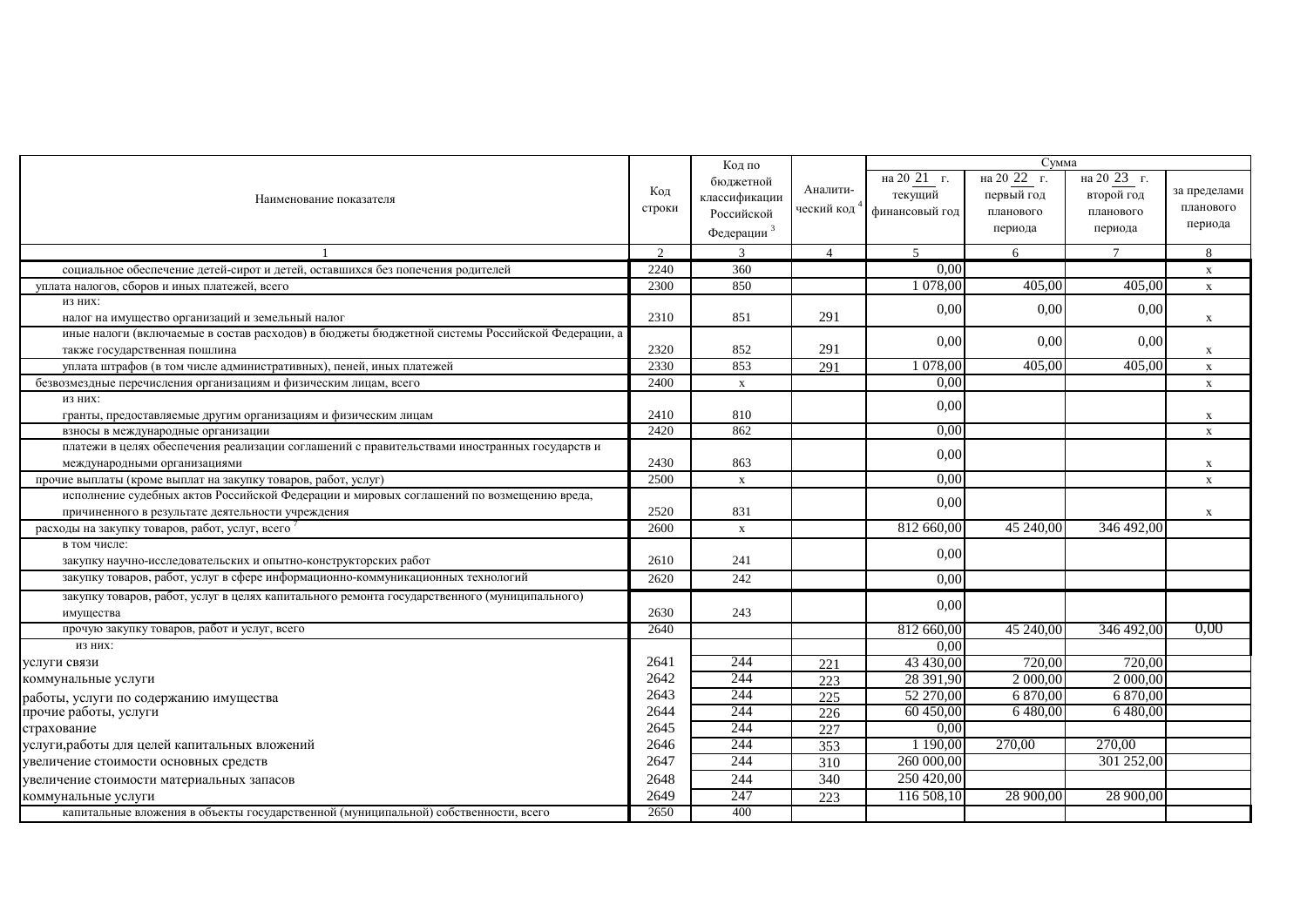|                                                                                               |                | Код по                                                |                        |                                          | Сумма                                          |                                                   |                                      |
|-----------------------------------------------------------------------------------------------|----------------|-------------------------------------------------------|------------------------|------------------------------------------|------------------------------------------------|---------------------------------------------------|--------------------------------------|
| Наименование показателя                                                                       | Код<br>строки  | бюджетной<br>классификации<br>Российской<br>Федерации | Аналити-<br>ческий код | на 20 21 г.<br>текущий<br>финансовый год | на 20 22<br>первый год<br>планового<br>периода | на 20 23 г.<br>второй год<br>планового<br>периода | за пределами<br>планового<br>периода |
|                                                                                               | $\overline{2}$ | $\mathcal{R}$                                         |                        |                                          | 6                                              | $\overline{ }$                                    | 8                                    |
| в том числе:<br>приобретение объектов недвижимого имущества государственными (муниципальными) |                |                                                       |                        |                                          |                                                |                                                   |                                      |
| учреждениями                                                                                  | 2651           | 406                                                   |                        |                                          |                                                |                                                   |                                      |
| строительство (реконструкция) объектов недвижимого имущества государственными                 |                |                                                       |                        |                                          |                                                |                                                   |                                      |
| (муниципальными) учреждениями                                                                 | 2652           | 407                                                   |                        |                                          |                                                |                                                   |                                      |
| Выплаты, уменьшающие доход, всего $^8$                                                        | 3000           | <b>100</b>                                            |                        |                                          |                                                |                                                   | X                                    |
| в том числе:                                                                                  |                |                                                       |                        |                                          |                                                |                                                   |                                      |
| налог на прибыль                                                                              | 3010           |                                                       |                        |                                          |                                                |                                                   | X                                    |
| налог на добавленную стоимость                                                                | 3020           |                                                       |                        |                                          |                                                |                                                   | X                                    |
| прочие налоги, уменьшающие доход                                                              | 3030           |                                                       |                        |                                          |                                                |                                                   | X                                    |
| Прочие выплаты, всего "                                                                       | 4000           | $\mathbf{x}$                                          |                        |                                          |                                                |                                                   | X                                    |
| ИЗ НИХ:                                                                                       |                |                                                       |                        |                                          |                                                |                                                   |                                      |
| возврат в бюджет средств субсидии                                                             | 4010           | 610                                                   |                        |                                          |                                                |                                                   | X                                    |
|                                                                                               |                |                                                       |                        |                                          |                                                |                                                   |                                      |

<sup>1</sup> В случае утверждения закона (решения) о бюджете на текущий финансовый год и плановый период.

 $^2$  Указывается дата подписания Плана, а в случае утверждения Плана уполномоченным лицом учреждения - дата утверждения Плана.

 $3$  В графе 3 отражаются:

по строкам 1100 - 1900 - колы аналитической группы полвила лохолов бюлжетов классификации лохолов бюлжетов:

по строкам 1980 - 1990 - коды аналитической группы вида источников финансирования дефицитов бюджетов классификации источников финансирования дефицитов бюджетов;

по строкам 2000 - 2652 - коды видов расходов бюджетов классификации расходов бюджетов;

по строкам 3000 - 3030 - коды аналитической группы подвида доходов бюджетов классификации доходов бюджетов, по которым планируется уплата налогов, уменьшающих доход (в том числе налог на прибыль, налог на добавленную стоим единый налог на вмененный доход для отдельных видов деятельности);

по строкам 4000 - 4040 - коды аналитической группы вида источников финансирования дефицитов билаетних дефератов.

4 В графе 4 указывается код классификации операций сектора государственного управления в соответствии с Порядком применения классификации операций сектора государственного управления, утвержденным приказом Министерства фин Российской Федерации от 29 ноября 2017 г. № 209н (зарегистрирован в Министерстве юстиции Российской Федерации 12 февраля 2018 г., регистрационный номер 50003), и (или) коды иных аналитических показателей, в случае, если П учредителя предусмотрена указанная детализация.

<sup>5</sup> По строкам 0001 и 0002 указываются планируемые суммы остатков средств на начало и на конец планируемого года, если указанные показатели по решению органа, осуществляющего функции и полномочия учредителя, планируются н формирования проекта Плана либо указываются фактические остатки средств при внесении изменений в утвержденный План после завершения отчетного финансового года.

• Показатели прочих поступлений включают в себя в том числе показатели увеличения денежных средств за счет возврата дебиторской задолженности прошлых лет, включая возврат предоставленных займов (микрозаймов), а также за сч средств, размещенных на банковских депозитах. При формировании Плана (проекта Плана) обособленному(ым) подразделению(ям) показатель прочих поступлений включает показатель поступлений в рамках расчетов между головным учрежд обособленным полразлелением.

<sup>7</sup> Показатели выплат по расходам на закупки товаров, работ, услуг, отраженные в строке 2600 Раздела 1 "Поступления и выплаты" Плана, подлежат детализации в Разделе 2 "Сведения по выплатам на закупку товаров, работ, услуг

<sup>8</sup> Показатель отражается со знаком "минус".

9 Показатели прочих выплат включают в себя в том числе показатели уменьшения денежных средств за счет возврата средств субсидий, предоставленных до начала текущего финансового года, предоставления займов (микрозаймов), раз автономными учреждениями денежных средств на банковских депозитах. При формировании Плана (проекта Плана) обособленному(ым) подразделению(ям) показатель прочих выплат включает показатель поступлений в рамках расчетов между учреждением и обособленным подразделением.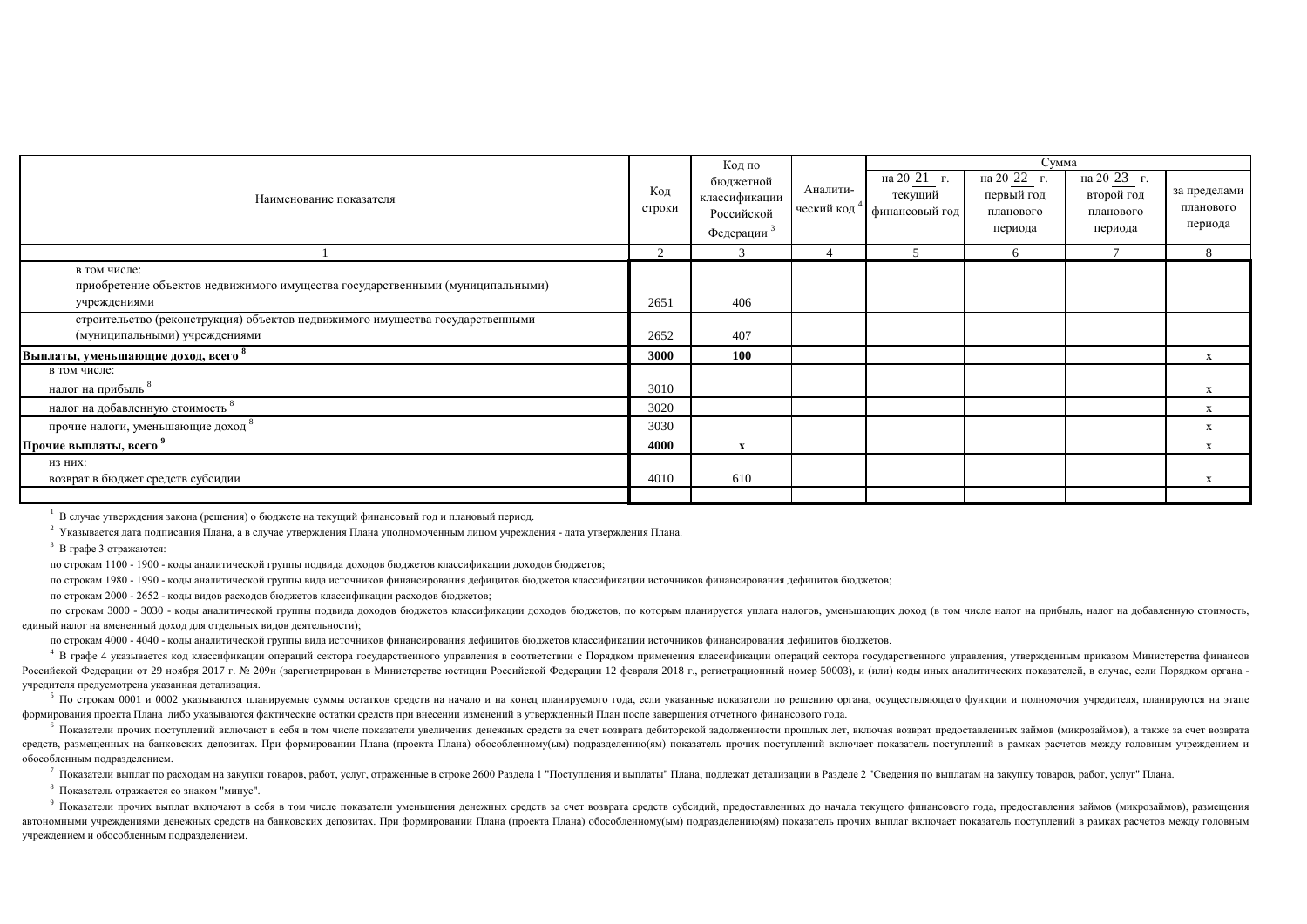## Раздел 2. Сведения по выплатам на закупки товаров, работ, услуг <sup>10</sup>

|                |                                                                                                                                    |               |                |                    | Сумма                 |                       |              |
|----------------|------------------------------------------------------------------------------------------------------------------------------------|---------------|----------------|--------------------|-----------------------|-----------------------|--------------|
| N <sub>0</sub> |                                                                                                                                    | Коды          | Год            | на 20 21 г.        | на 20 22<br>$\Gamma.$ | на 20 23 г.           | за пределами |
| $\Pi/\Pi$      | Наименование показателя                                                                                                            | строк         | начала закупки | текущий финансовый | (первый год           | (второй год планового | планового    |
|                |                                                                                                                                    |               |                | год)               | планового периода)    | периода)              | периода      |
|                | 2                                                                                                                                  | $\mathcal{R}$ | $\overline{4}$ | 5                  | 6                     | $7\phantom{.0}$       | 8            |
| 1              | Выплаты на закупку товаров, работ, услуг, всего 11                                                                                 | 26000         | $\mathbf x$    | 812 660,00         | 45 240,00             | 346 492,00            |              |
|                |                                                                                                                                    |               |                |                    |                       |                       |              |
|                | в том числе:                                                                                                                       |               |                |                    |                       |                       |              |
|                | по контрактам (договорам), заключенным до начала текущего финансового года без применения норм Федерального закона от 5 апреля     |               |                |                    |                       |                       |              |
|                | 2013 г. № 44-ФЗ "О контрактной системе в сфере закупок товаров, работ, услуг для обеспечения государственных и муниципальных нужд" |               |                |                    |                       |                       |              |
|                | (Собрание законодательства Российской Федерации, 2013, № 14, ст. 1652; 2018, № 32, ст. 5104) (далее - Федеральный закон № 44-ФЗ) и |               |                |                    |                       |                       |              |
|                | Федерального закона от 18 июля 2011 г. № 223-ФЗ "О закупках товаров, работ, услуг отдельными видами юридических лиц" (Собрание     |               |                |                    |                       |                       |              |
|                | законодательства Российской Федерации, 2011, № 30, ст. 4571; 2018, № 32,                                                           |               |                |                    |                       |                       |              |
| 1.1            | ст. 5135) (далее - Федеральный закон № 223-ФЗ) <sup>12</sup>                                                                       | 26100         | $\mathbf x$    |                    |                       |                       |              |
|                | по контрактам (договорам), планируемым к заключению в соответствующем финансовом году без применения норм Федерального закона      |               |                |                    |                       |                       |              |
| 1.2            | № 44-ФЗ и Федерального закона № 223-ФЗ 12                                                                                          | 26200         | $\mathbf{x}$   |                    |                       |                       |              |
|                | по контрактам (договорам), заключенным до начала текущего финансового года с учетом требований Федерального закона № 44-ФЗ и       |               |                |                    |                       |                       |              |
| 1.3            | Федерального закона № 223-ФЗ 13                                                                                                    | 26300         | $\mathbf{x}$   |                    |                       |                       |              |
|                | по контрактам (договорам), планируемым к заключению в соответствующем финансовом году с учетом требований Федерального закона      |               |                |                    |                       |                       |              |
| 1.4            | $N2$ 44-ФЗ и Федерального закона № 223-ФЗ $13$                                                                                     | 26400         | $\mathbf x$    | 812 660,00         | 45 240,00             | 346 492,00            |              |
|                | в том числе:                                                                                                                       |               |                |                    |                       |                       |              |
| 1.4.1          | за счет субсидий, предоставляемых на финансовое обеспечение выполнения государственного (муниципального) задания                   | 26410         | $\mathbf x$    | 119 000,00         | 45 240,00             | 45 240,00             |              |
|                | в том числе:                                                                                                                       |               |                |                    |                       |                       |              |
| 1.4.1.1        | в соответствии с Федеральным законом № 44-ФЗ                                                                                       | 26411         | $\mathbf x$    | 119 000,00         | 45 240,00             | 45 240,00             |              |
| 1.4.1.2        | в соответствии с Федеральным законом № 223-ФЗ 14                                                                                   | 26412         | $\mathbf x$    |                    |                       |                       |              |
|                |                                                                                                                                    |               |                |                    |                       |                       |              |
| 1.4.2          | за счет субсидий, предоставляемых в соответствии с абзацем вторым пункта 1 статьи 78.1 Бюджетного кодекса Российской Федерации     | 26420         |                | 0.00               | 0.00                  | 301 252,00            |              |
|                |                                                                                                                                    |               | $\mathbf x$    |                    |                       |                       |              |
| 1.4.2.1        | в том числе:<br>в соответствии с Федеральным законом № 44-ФЗ                                                                       | 26421         | $\mathbf{x}$   | 0.00               |                       | 301 252,00            |              |
| 1.4.2.2        | в соответствии с Федеральным законом № 223-ФЗ 14                                                                                   | 26422         | $\mathbf x$    |                    |                       |                       |              |
| 1.4.3          | за счет субсидий, предоставляемых на осуществление капитальных вложений 15                                                         | 26430         | $\mathbf x$    |                    |                       |                       |              |
| 1.4.4          | за счет средств обязательного медицинского страхования                                                                             | 26440         | $\mathbf{x}$   |                    |                       |                       |              |
|                |                                                                                                                                    |               |                |                    |                       |                       |              |
|                | в том числе:                                                                                                                       |               |                |                    |                       |                       |              |
| 1.4.4.1        | в соответствии с Федеральным законом № 44-ФЗ                                                                                       | 26441         | $\mathbf x$    |                    |                       |                       |              |
| 1.4.4.2        | в соответствии с Федеральным законом № 223-ФЗ 14                                                                                   | 26442         | $\mathbf x$    |                    |                       |                       |              |
| 1.4.5          | за счет прочих источников финансового обеспечения                                                                                  | 26450         | $\mathbf x$    | 693 660,00         | 0.00                  | 0.00                  |              |
|                | в том числе:                                                                                                                       |               |                |                    |                       |                       |              |
| 1.4.5.1        | в соответствии с Федеральным законом № 44-ФЗ                                                                                       | 26451         | $\mathbf x$    | 93 240,00          |                       |                       |              |
| 1.4.5.2        | в соответствии с Федеральным законом № 223-ФЗ                                                                                      | 26452         | $\mathbf x$    | 600 420,00         |                       |                       |              |
|                | Итого по контрактам, планируемым к заключению в соответствующем финансовом году в соответствии с Федеральным законом № 44-ФЗ, по   |               |                |                    |                       |                       |              |
| 2              | соответствующему году закупки <sup>16</sup>                                                                                        | 26500         | $\mathbf{x}$   | 212 240,00         | 45 240,00             | 346 492,00            |              |
|                | в том числе по году начала закупки:                                                                                                | 26510         |                |                    |                       |                       |              |
|                |                                                                                                                                    |               | 2021           | 212 240,00         |                       |                       |              |
|                |                                                                                                                                    |               |                |                    |                       |                       |              |
|                |                                                                                                                                    |               | 2022           |                    | 45 240,00             |                       |              |
|                |                                                                                                                                    |               | 2023           |                    |                       | 346 492,00            |              |
|                | Итого по договорам, планируемым к заключению в соответствующем финансовом году в соответствии с Федеральным законом № 223-ФЗ, по   |               |                |                    |                       |                       |              |
| 3              | соответствующему году закупки                                                                                                      | 26600         | $\mathbf{x}$   | 600 420,00         | 0,00                  | 0,00                  |              |
|                | в том числе по году начала закупки:                                                                                                | 26610         |                |                    |                       |                       |              |
|                |                                                                                                                                    |               | 2021           | 600 420,00         |                       |                       |              |
|                |                                                                                                                                    |               | 2022           |                    | 0.00                  |                       |              |
|                |                                                                                                                                    |               | 2023           |                    |                       | 0.00                  |              |
|                |                                                                                                                                    |               |                |                    |                       |                       |              |